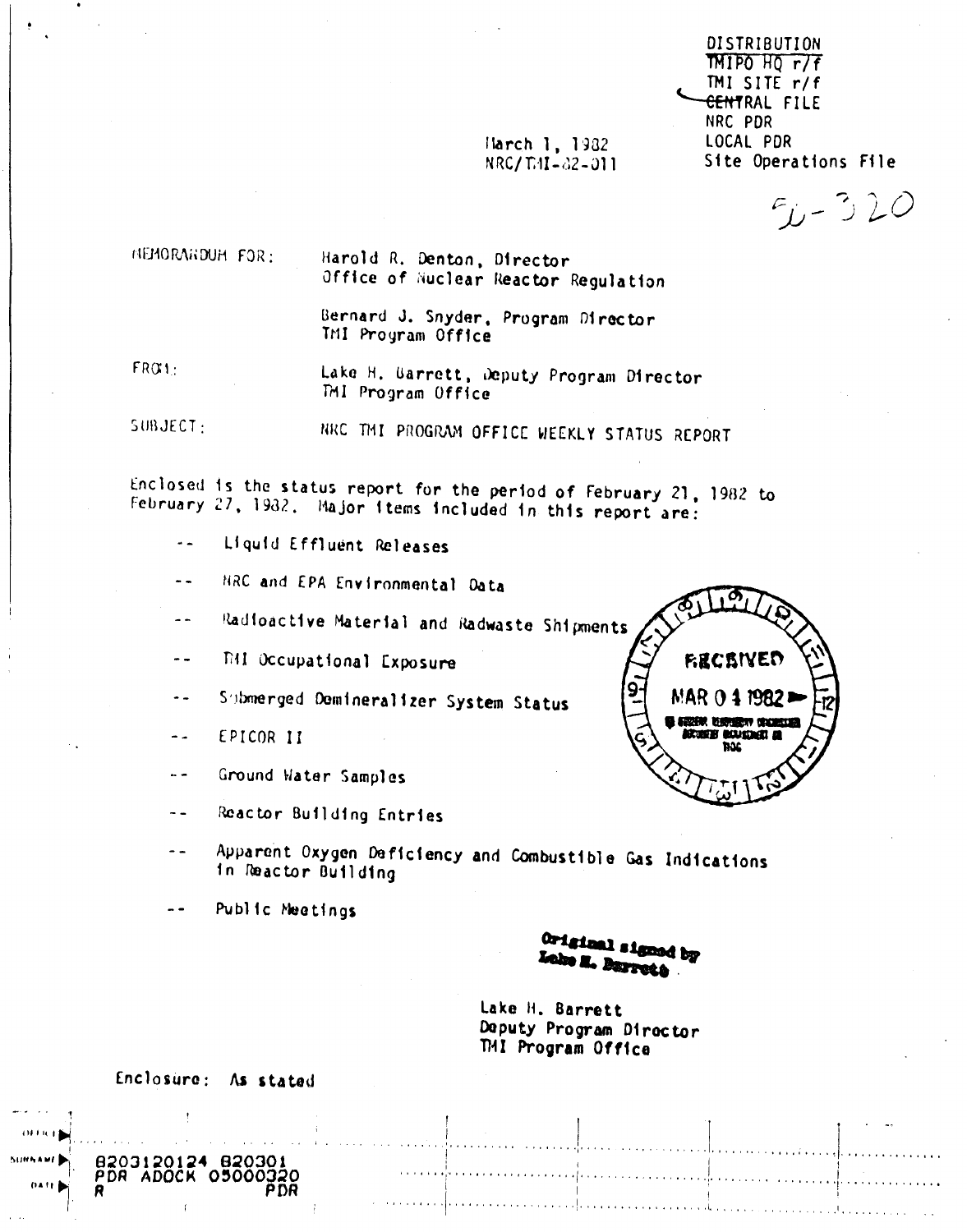Harold R. Denton Bernard J. Snyder

CC w/encl: E00 **OGC** Office Directors Commissioner's Technical Assistants HRR Division Directors NRR A/D's Regional Directors IE Division Directors **TAS** EIS THI Program Office Staff (15) PHS EPA DOE Projects Br. #2 Chief, DRPI, RI DRPI Chief, RI Public Affairs, RI State Liaison, RI

TMIPO TNJP0 TMIPO **TMIPO** بههن RCOMe GKalman/jes Mshanbaky Afasano RBellamy LBarrett  $\blacktriangleright$  3// /82  $3/$   $/82$  $3/ / 182$  $3/ / 182$  $3/$  $/8$ .  $3/7/82$ 

المواضح الأسا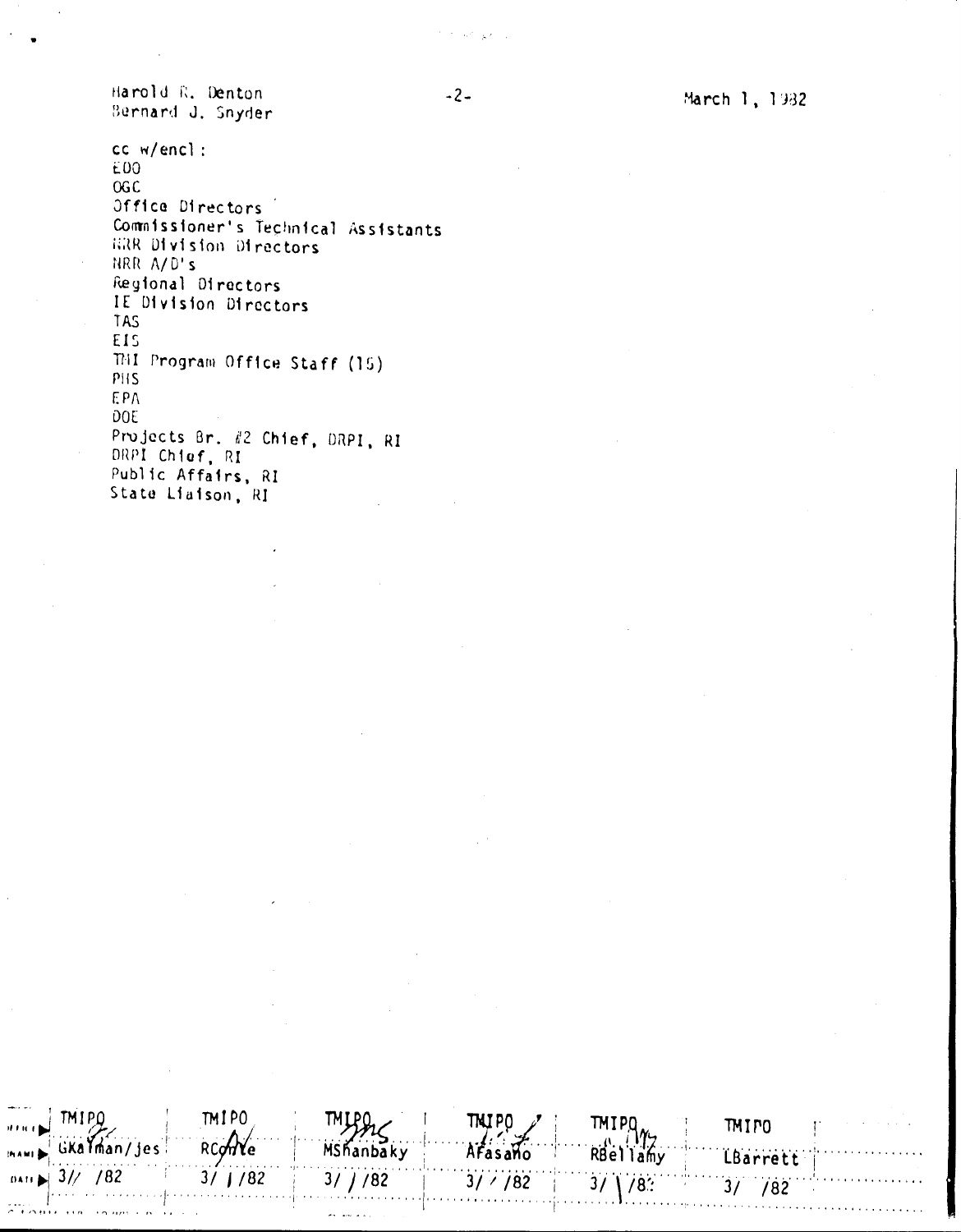### NRC TMI PROGRAM OFFICE WEEKLY STATUS REPORT

February 21, 1982 - February 27, 1982

Plant Status

Core Cooling Mode: Heat transfer from the reactor coolant system (RCS) loops to reactor building ambient.

Available Core Cooling Modes: Decay heat removal systems. Long term cooling "B" (once through steam generator-B).

RCS Pressure Control Mode: Standby pressure eontrol (SPC) system.

Backup Pressure Control Modes: Mini decay heat removal (MDHR) system. Decay heat removal (DHR) system.

Major Parameters (as of 0620, February 26, 1982) (approximate values) Average Incore Thermocouples: 103°F Maximum Incore Thermocouple:  $133$ °F

RCS Loop Temperatures:

| Hot Leg      | 96°F           | 99 ° F |
|--------------|----------------|--------|
| Cold Leg (1) | $83^{\circ}$ F | 80°F   |
| (2)          | 90°F           | 83°F   |

RCS Pressure: 96 psiq

Reactor Building: Temperature:  $64°F$ Water level: Elevation 283.5 ft. (1.0 ft. from floor) Pressure:  $-0.17$ ps: $q$ Airborne Radionuclide Concentrations: 4.8 E-6 uCi/cc  $H^3$ (sample taken 2/24/82) 4.2 E-6 uCi/cc  $Kr^{85}$  $(sample taken 2/22/82)$ 

Effluent and Environmental (Radiological) Information

Liquid effluents from the TMI site released to the Susquehanna  $\mathbf{1}$ . River after processing, were made within the regulatory limits and in accordance with NRC requirements and City of Lancaster Agreement dated February 27, 1980.

During the period February 19, 1982, through February 25, 1982, the effluents contained no detectable radioactivity at the discharge point although individual effluent sources which originated within Unit 2 contained minute amounts of radioactivity. Calculations indicate that less than one millionth (0.000001) of a curie of cesium was discharged. The effluent discharge for the week of February 5, 1982, through February 10, 1982, contained in addition to the cesium previously reported, less than two millionths (0.000002) of a curie of tritium.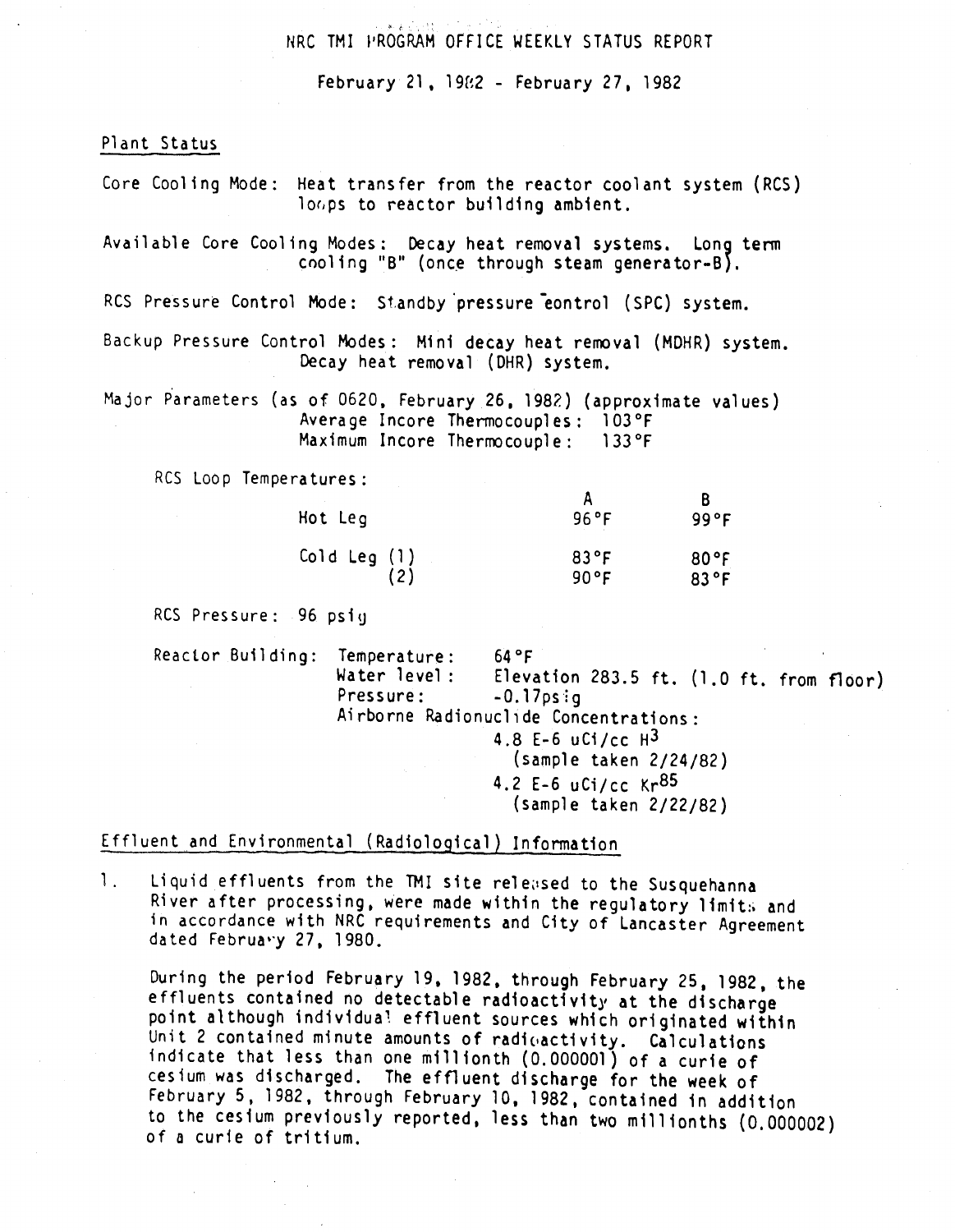- 2. Environmental Protection Agency (EPA) Environmental Data. Results from EPA monitoring of the environment around the TMI site were as follows:
	- The EPA  $r$  asured Kr-85 concentrations (pCi/m<sup>3</sup>) at several  $\equiv$   $\equiv$ environmental monitoring stations and reported the following results:

 $-2-$ 

**SEARCH DESCRIPTION** 

| Location           |  | January 11 - February 5, | 1982 |
|--------------------|--|--------------------------|------|
|                    |  | [pC1/m3]                 |      |
| Goldsboro          |  | 24                       |      |
| Observation Center |  | 30                       |      |
| Middletown         |  | 28                       |      |
| Yorkhaven          |  | 23                       |      |

- No radiation above normally occurring background levels was  $\sim$   $\sim$ detected in any of the samples collected from the EPA's air and gamma rate networks during the period from February 17, 1982, through February 25, 1982.
- On February 26,1982, the EPA published a preliminary status report on the ongoing tritium (H-3) study in the TMI area. The EPA is sampling for H-3 in air at three sampling locations near TMI (TMI Observation Center, Goldsboro and Middletown) and a control location at Wernersville, PA (35 miles northeast of Middletown). The environmental air H-3 is associated with the air moisture and is incorporated in water as part of the water molecule (HTO, T20, H20 witli "T" indicating the tritium nuclide). The EPA is using a sophisticated and sensitive analytical method to provide for adequate detection of slight increases in the de minimus (extremely low) levels of H-3 in the atmosphere with a lower limit of detection (LLD) of 0.5 pCi/ml of air moisture. This LLD of H-3 in moisture would equate to average values of about 6-8 pCi/m3 of air.

All samples collected near TMI indicated H-3 air concentrations of values less than the lower limit for detection or values comparable to the control location at Wernersville.

During November and December 1981 and January 1982, a few samples at the Observation Center indicated an apparent slight increase in H-3 concentrations (see attached EPA Press Release). In comparison to the 10 CFR 20 limit of 200,000 pCi/m3 these detected concentrations are at least 10,000 times lower than this limit. The EPA will continue to collect and analyze additional air samples.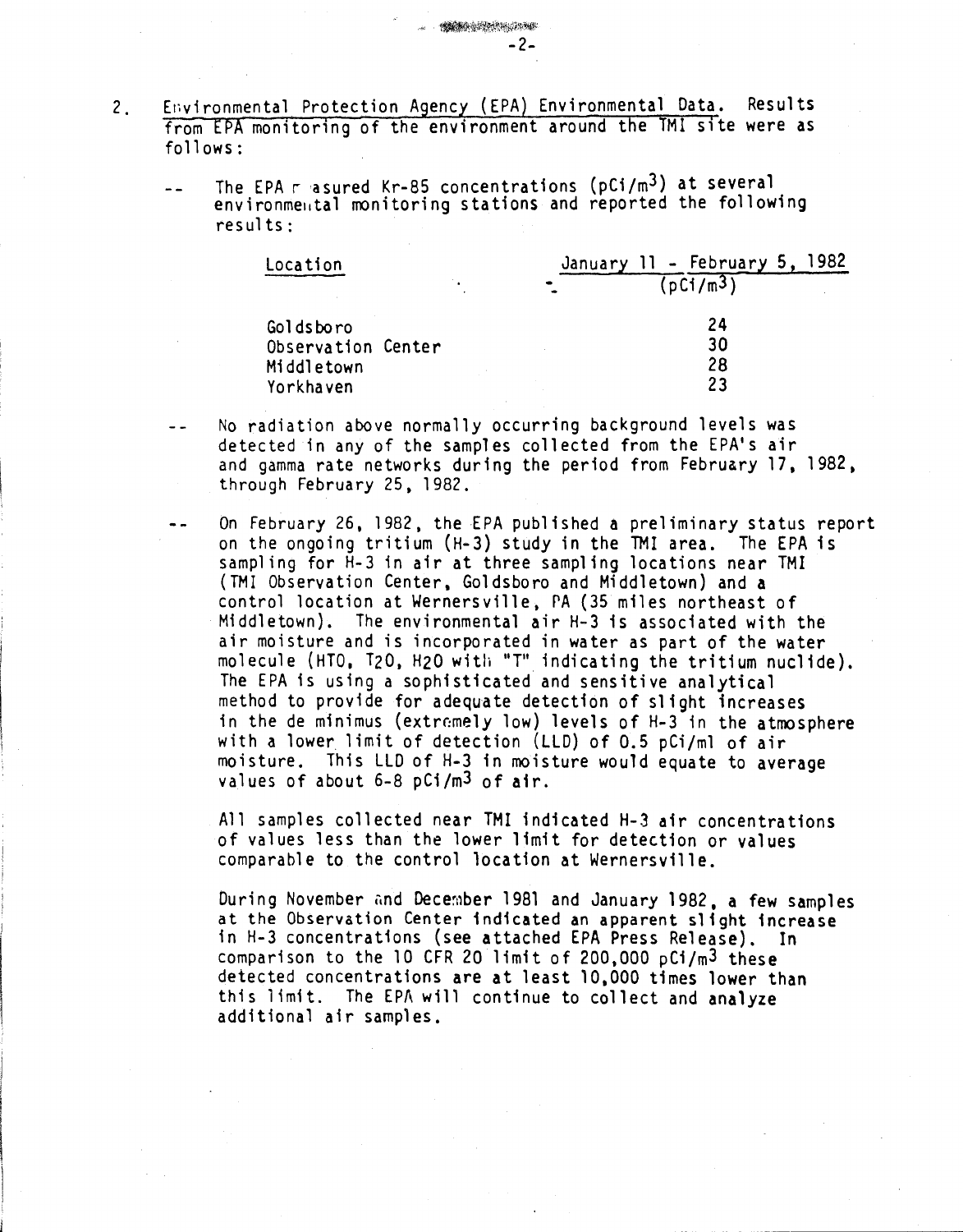- 3. NRC Environmental Data. Results from NRC monitoring of the environment around the TMI site were as follows:
	- $\sim$   $\sim$ The following are the NRC air sample analytical results for the ons'te continuous air sampler:

#### Sample

## 1-131 Cs.137 Period *(uCi/cc) (uCi/cc) (uCi/c*)

HP-308 February 18, 1982 - February 24, 1982 <2.9 E-14 <2.9 E-14

- 4. Licensee Radioactive Material and Radwaste Shipments.
	- $\sim$ On Monday, February 22,1982, six drums of compacted trash and six metal containers of noncompacted trash from Unit 1 were shipped to Chem-Nuclear Systems, Inc., Barnwell, South Carolina.
	- $-$ On Monday, February 22, 1982, a 250 ml sample (Unit 1 decay heat "A") was mailed to the Radiation Management Corp. Laboratory, Philadelphia, Pennsylvania. .
	- On Wednesday, February 24, 1982, one drum containing 14 samples  $\sim$   $\sim$ from Unit II SDS was shipped to the Oak Ridge National Laboratory, Oak Ridge, Tennessee.
- 5. TMI Occupational Exposure. Licensee TLD (Thermol uminescent Dosimeter) records indicate the following Unit II total occupational radiation exposure for January 1982: 17 man-rem. (This is a corrected number. The number reported in the Weekly Status Report dated February 22,1982, was in error.)

#### Major Activities

"我们的人,我们的人,我们的人,我们的人们的人,我们的人们,我们的人们的人们,我们的人们的人们的人们,我们的人们的人们,我们的人们的人们,我们的人们的人们,我们的人们的人们,我们的人们的人们的人们,我

- 1. Submerged Demineralizer System (SDS). Processing of batch 21 was completed on February 27, 1982, and its performance parameters are enclosed as Attachment 1. Transfer of batch 22 commenced on February 27, 1982, and was terminated on February 28, 1982, when the pump used to transfer water from the reactor building lost suction, as expected, with approximately six inches of water (36,000 gallons) remaining. Approximately 600,000 gallons of water have been removed from the reactor building.
- 2. EPICOR II. The EPICOR II system continued to process SDS effluents during the week. Performance parameters are included in Attachment 1.
- 3. Ground Water Samples. Tritium concentrations in the ground water have remained in essentially the same range as reported in previous Weekly Status Reports. Attuchment 2 contains a sketch of the test boring locations with the latest tritium concentrations. Cesium 137 concentrations slightly above the lower limit of detection were reported in the Weekly Status Report last week. Water samples taken after February 11, 1982, indicate that cesium 137 and all isotopes except tritium are below the lower limit of detection.

.3-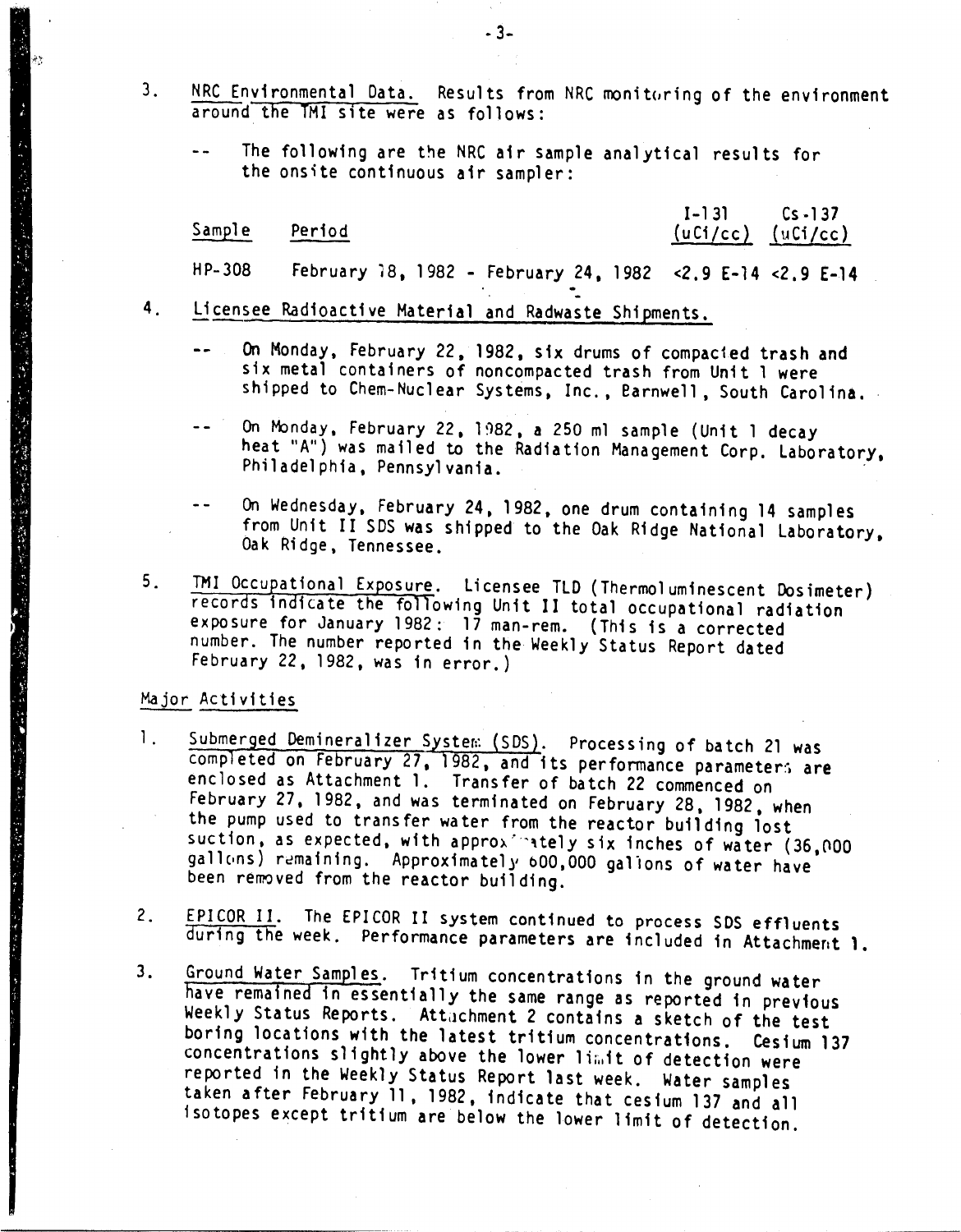4. Reactor Building Entries. Three reactor building (RB) entries were scheduled during the week of February 21, 1982. The first entry was cancelled when an air sample indicated that the tritium concentration in RB air was above the maximum permissible concentration (MPC). However, workers were able to complete most of the tasks scheduled for the week during entries on Thursday and Friday (February 25 and February 26, 1982). The installation of systems necessary for the gross decontamination experiment was completed and it is expected that the gross decontamination experiment will commence during the first week in March.

A low pressure flush of the floor surfaces of the 305 ft. elevation is schedul ed for Tuesday, March 2, 1982. On a subsequent entry, the polar crane will be flushed with low pressure water. On the third entry of the gross decontamination experiment, also scheduled for next week, it is anticipated that the "0" ring surfaces and the refueling pool will be decontaminated.

5. Apparent Oxygen: Deficiency And Compustible Gas Indications in the Reactor Building. Prior to the start of scheduled tasks inside the reactor building this week, a special entry was made on Wednesday, February 24, 1982, to verify that there was sufficient oxygen and no combustible gases inside the reactor building. The analysis of the reactor building air during the previous week indicated the presence of combustible gases and reduced oxygen concentrations. A subsequent investigation concluded that the combustible gas and depleted oxygen measurements were incorrect because of instrument interference, e.g. radio transmissions. The special entry on Wednesday confirmed. through portable air analyzer readings and laboratory analysis of air samples, that the reactor building air contained acceptable levels of approximately 20% oxygen and no combustible gases.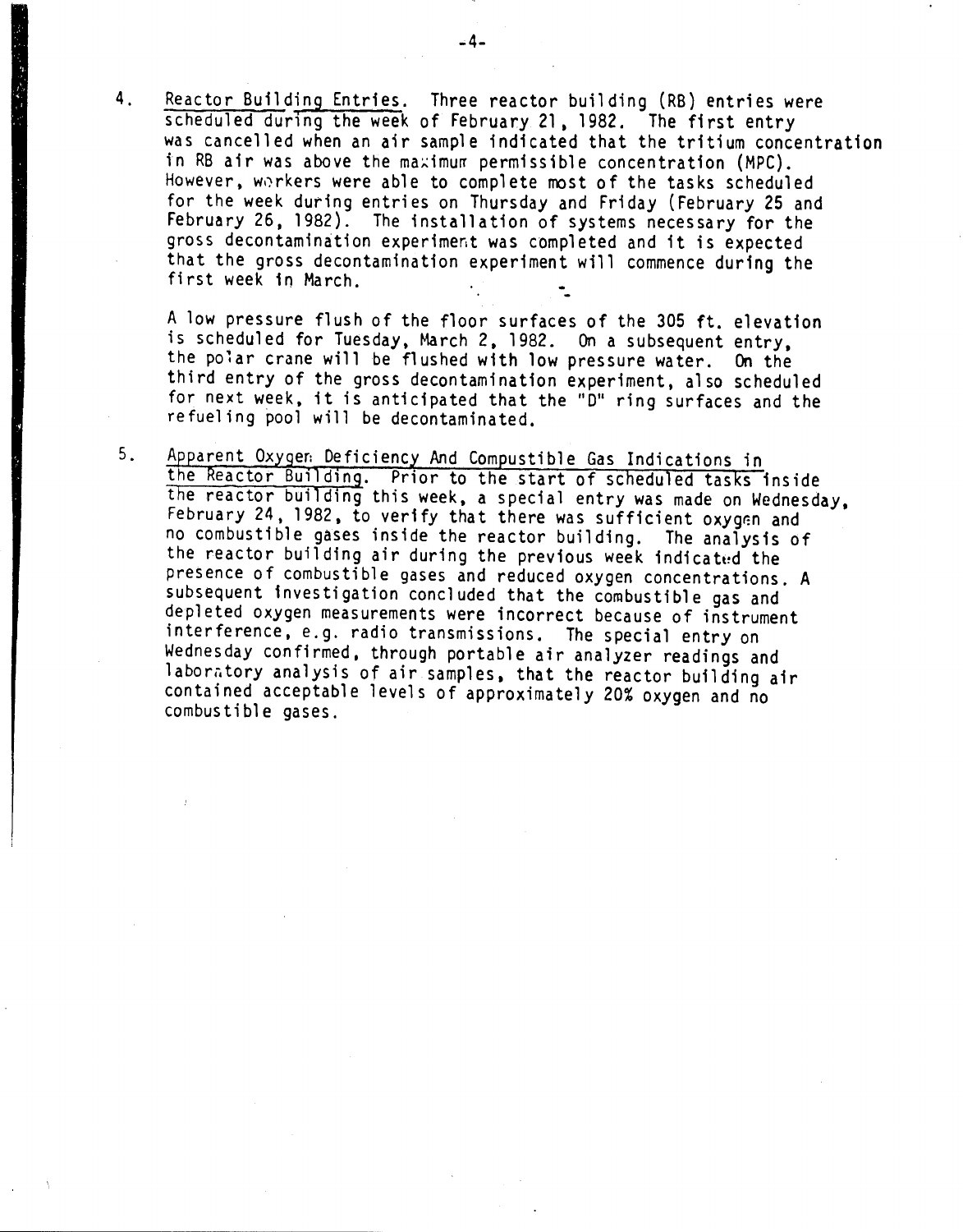# Past Meetings

On Monday, February 22, 1982, Lake Barrett met with a group of area mothers to discuss various TMI issues including, the Unusual Event of February 19, 1982, cleanup funding and Unit 1 steam generators. They expressed their opinion that Unit I should not be restarted prior to the completion of the Unit 2

# Future Meetings

- 1. On Saturday, March 13, 1982, Lake Barrett will address the Society of Manufacturing Engineers in Williamsport, PA, on the cleanup of TMI and general aspects of nuclear power.
- 2. On Wednesday. April 14.1982, lake Barrett will be the keynote speaker for the Southern Pennsylvania Association of Occupational Health Nurses. to be held at the Holiday Inn in York.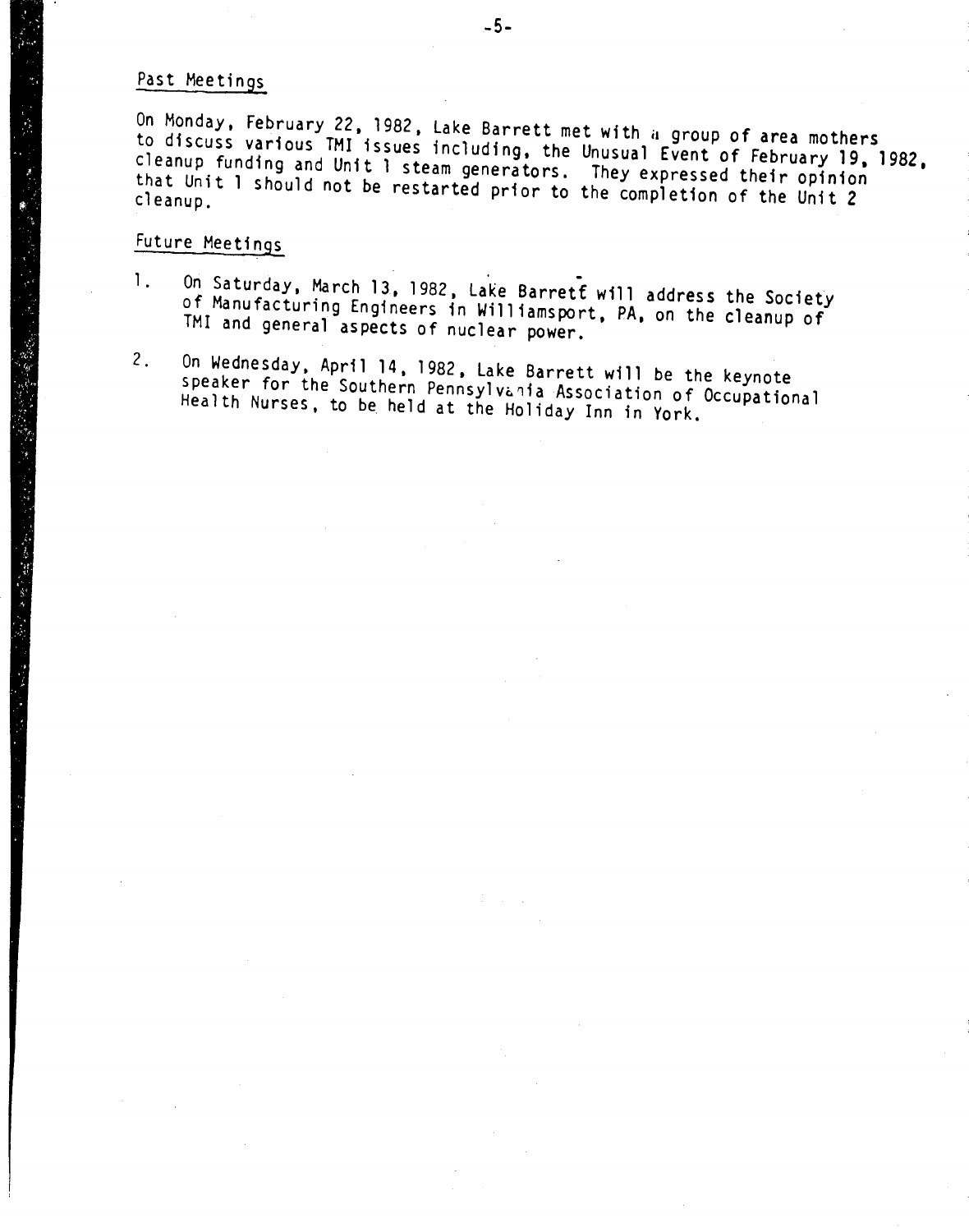# ATTACHMENT 1

# SDS Performance for Batch Number 21

| Radionuclide | Average<br>Influent<br>(uc/m) | Average<br>Effluent<br>(uc/m) | Average<br>DF       |
|--------------|-------------------------------|-------------------------------|---------------------|
| Cesium 137   | $1.1 \times 10^2$             | $6.7 \times 10^{-4}$          | $1.6 \times 10^5$   |
| Strontium 90 | 4.4                           | $6.0 \times 10^{-3}$          | $7.3 \times 10^{2}$ |

EPICOR II Performance<br>February 16, 1982 to February 22, 1982

| Radionuclide | Average<br>Influent<br>(uc/m) | Average<br>Effluent<br>(uc/m) | Average<br>DF                |
|--------------|-------------------------------|-------------------------------|------------------------------|
| Cesium 137   | $7.9 \times 10^{-4}$          | $1.3 \times 10^{-7}$          | 6.1 $\times$ 10 <sup>3</sup> |
| Strontium 90 | $5.6 \times 10-3$             | $<$ 1.3 x 10-5                | $>4.3 \times 10^{2}$         |
| Antimony 125 | $1.0 \times 10^{-2}$          | $3.4 \times 10^{-7}$          | $2.9 \times 10^{4}$          |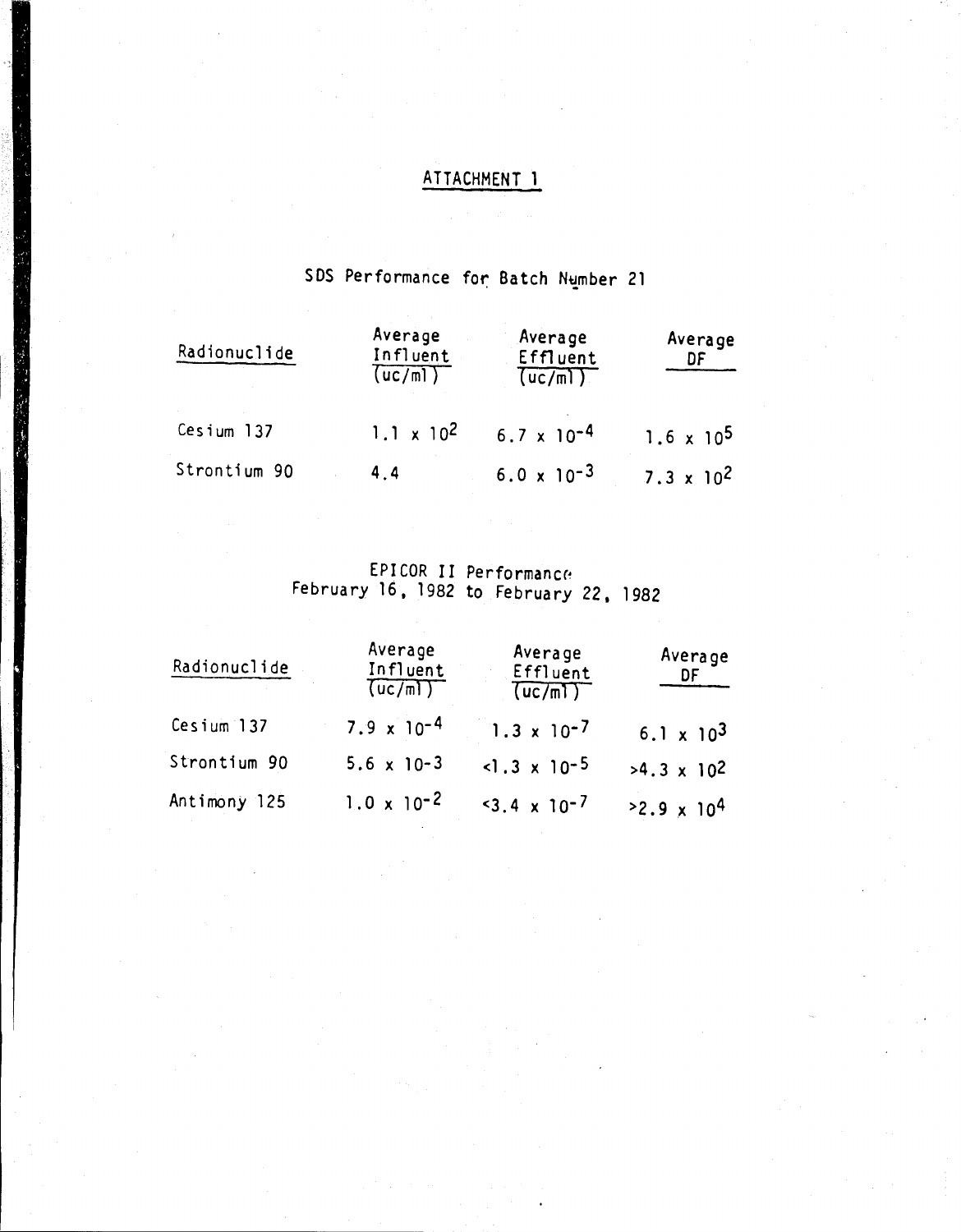ATTACHMENT 2 TEST BORING TRITIUM CONCENTRATIONS  $(c\text{LOGEO})$   $78-9$ TB-2 822,000 AG/P

1080 pCi/f TB-10  $178/7678,000 \rho G/f$ TB-16 156,000 pG-15<sup>TB</sup> 4 1050 pG/s **EPICOR**  $\mathbf I$  $78 - 35000$  p  $G/P$ DW<br>SIGRACA ०<br>१<br>१ T8-15\* SOU<sub>T</sub>  $UTI$ cow)<br>BCD  $(CLOGGED)$  $IVAG$  $C_{55-TB-T}$ AUX. BLDG  $310$  p  $C/f$ TURBINE<br>BLDG  $UN|T2$ FUEL HANDLING REACTOR  $-78-5$  710  $\rho C/f$ . BLDG.  $BLDG.$ DIESEL GEN. **BLDG.**  $78 - 14$   $\frac{1}{800}$   $\rho$   $G/f$ .  $-TB-13B$  940 p ci/y  $T8.6.520 \rho G/s$  $T3.8$   $930$   $\rho G/f$   $T3.7$   $1030$   $\rho G/f$ .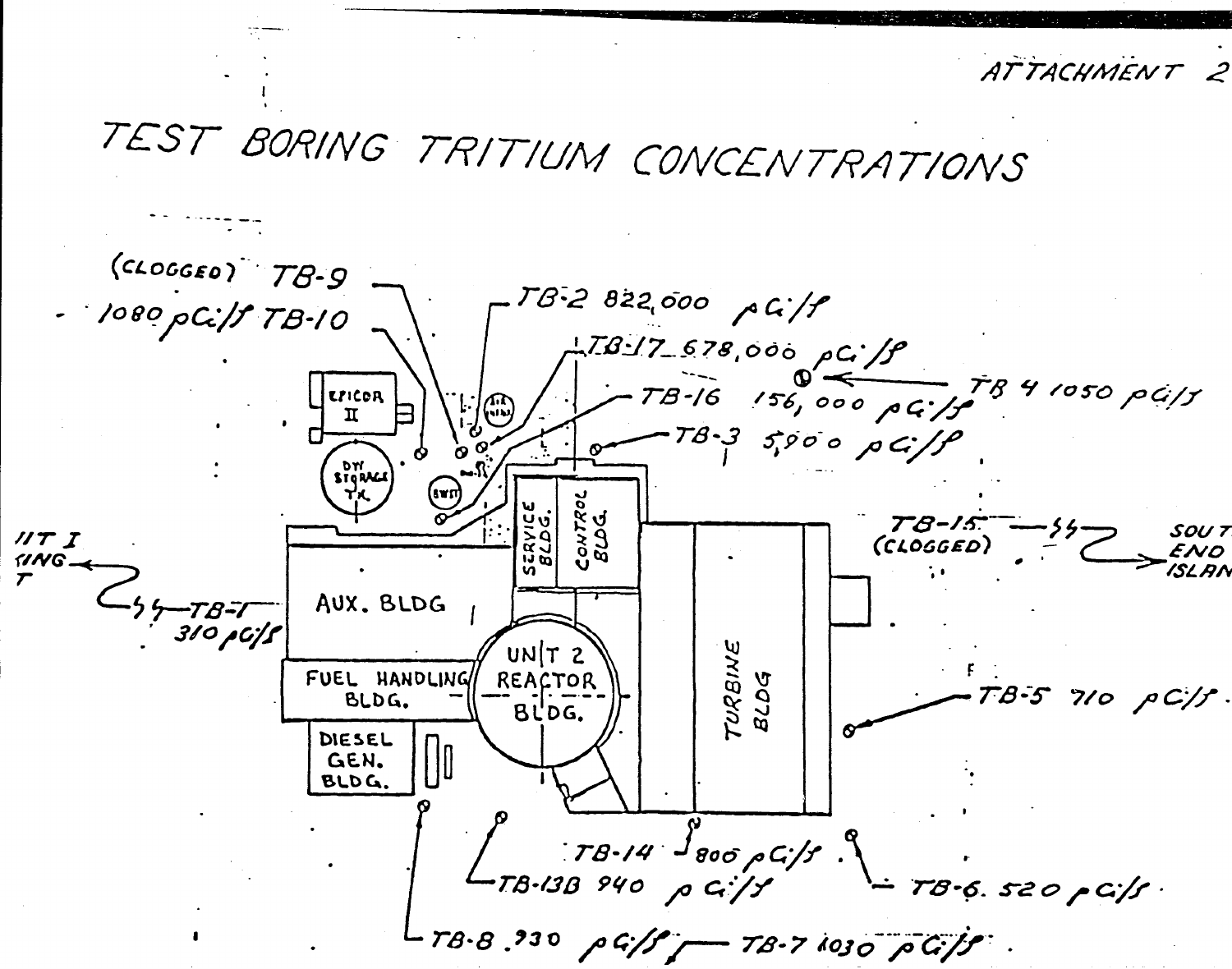| Iocation                  | Date<br>$\sim$ On | Date<br>Off | Average<br>(mrem/hr) | Range<br>$(\text{mer} \wedge \text{tr})$ | Comments          |
|---------------------------|-------------------|-------------|----------------------|------------------------------------------|-------------------|
| Londonderry Twp. Bldg.    | 02/17             | 02/19       | 0.011                | $0.008 - 0.015$                          | Normal Background |
|                           | 02/19             | 02/22       | 0.012                | $0.008 - 0.017$                          | Normal Background |
|                           | 02/22             | 02/24       | $0.013 -$            | $0.008 - 0.019$                          | Normal Background |
| Londonderry (Hershberger) | 02/17             | 02/19       | 0.014                | $0.010 - 0.019$                          | Normal Background |
|                           | 02/19             | 02/22       | 0.015                | $0.010 - 0.020$                          | Normal Background |
|                           | 02/22             | 02/24       | 0.013                | $0.010 - 0.020$                          | Normal Background |
| TMI Observation Center    | 02/17             | 02/19       | 0.012                | $0.007 - 0.017$                          | Normal Background |
|                           | 02/19             | 02/22       | 0.013                | $0.008 - 0.019$                          | Normal Background |
|                           | 02/22             | 02/24       | 0.013                | $0.007 - 0.020$                          | Normal Background |
| York Haven                | 02/18             | 02/20       | 0.009                | $0.006 - 0.012$                          | Normal Background |
|                           | 02/20             | 02/23       | 0.009                | $0.006 - 0.013$                          | Normal Background |
|                           | 02/23             | 02/25       | 0.009                | $0.006 - 0.012$                          | Normal Background |

# AIR MONITORING \_

Radioactivity in airborne particles is determined by passing air through a glass. fiber filter and analyzing the filter. A charcoal cartridge that is highly efficient in its collection of radioicdine is also used following each filter and analyzed to assure that no radioiodine is present in the air. The results of the analyses for those samples collected at the same locations and indicated sampling pariods as for the above recorders were all less than the minimum detectable concentration of EPA's analytical instruments, 0.2 picocurie per cubic meter of air.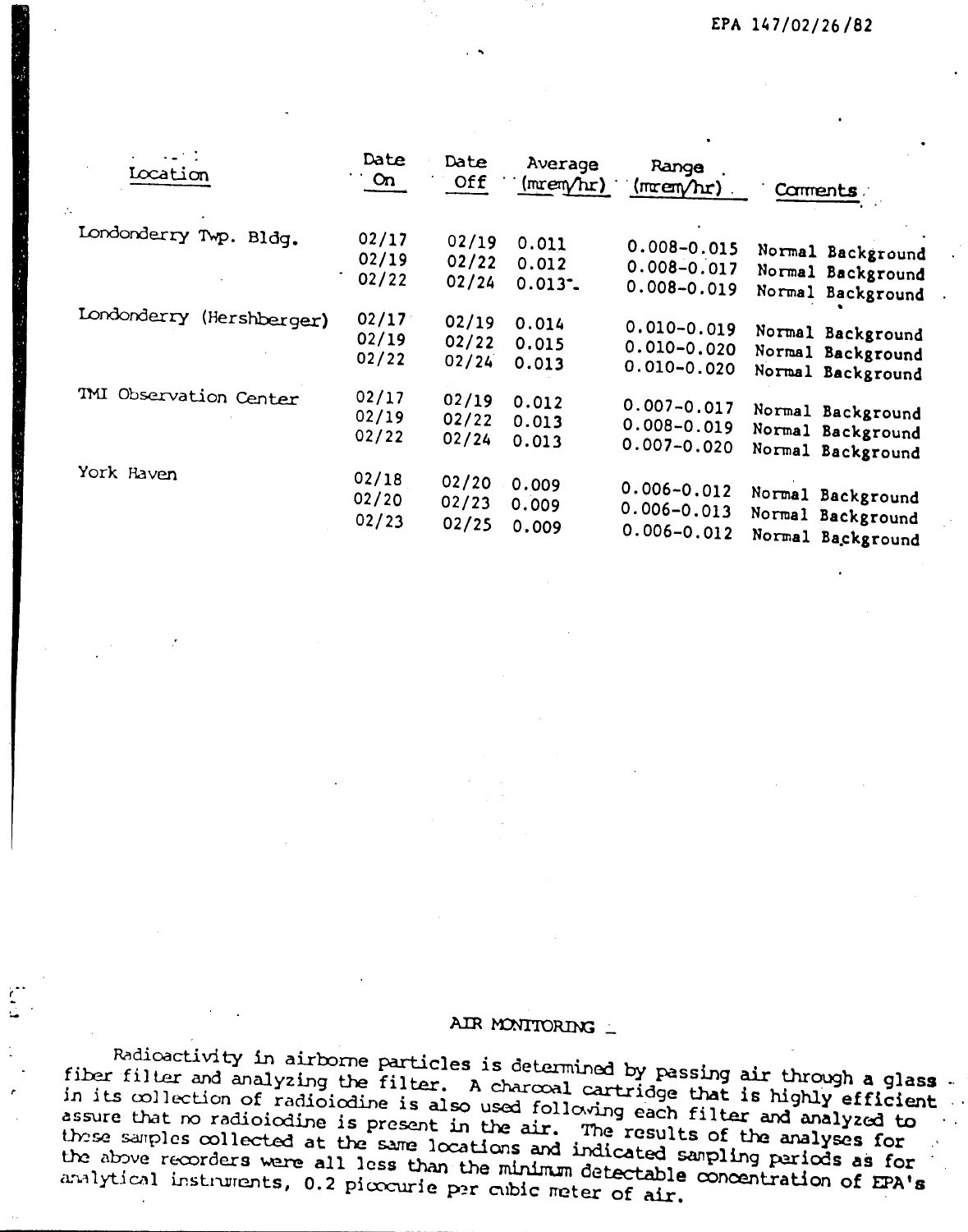# INITIAL REPORT - TRITIUM IN ATMOSPHERIC MOISTURE PROGRAM

The Programmatic Environment Impact Statement (NUREC-0683) for the decontamination of Unit 11 identified tritium, as tritiated water vapor in air, as one of the dominant nuclides which may be released during! the cleanup. Current releases result from purges of the reactor contajnment building and from' evaporatIon from the spent fuel pool that contains and shields the SDS system. Accordingly, EPA located atmospheric moisture samplers at three locations near TMI (Observation Center, Goldsboro and Middletown) and a control sampler at Wernersville, PA. The samplers remove the water vapor from a measured volume of air for a selected period - usually one week. The collection vessel is then removed from the sampler and sent to the laboratory (presently in Las Vegas)where the collected water is analyzed for tritium content. The resulting concentration (inpicocuries of tritium per milliliter of water) together with the original air sample volume and relative humidity is used to calculate the concentration of tritium in air (picocuries tritium per cubic meter of air).

Federal regulations limit the concentration of tritium in air to 5,000,000  $pC1/m<sup>3</sup>$  for occupational exposure and 200,000  $pC1/m<sup>3</sup>$  in the environment

The results of tritium-in-atmospheric moisture monitoring from May 7, 1981 to January 7 and January II, 1982 are given in Tables land 2. Sample periods since November 13 have been lengthened because of a shortage in the custom-made glass collection vessels caused by breakage in shipment in October and November. New collectors have been received in Las Vegas and are now being placed in service so that the weekly collection period can be resumed.

The tritium in air concentrations obtained at these sampling locations for the period of the report were all less than 1/10,000 (0.01%).

Few studies of tritium in atmospheric moisture have been reported; but, the levels of tritium in the collected water are generally expected to be similar to those found in precipitation, surface water, and drinking water in the same area. Higher levels are found sporadically even in the absence of identifiable local sources of tritium. From the extensive precipitation, river water, and drinking water data, the "normal" range for the TMI area is estimated to be  $0.\overline{1}$  - 0.6 pC1/ml. These levels have been decreasing since 1963 when tritium concentrations at various U.S. locations were in the  $1.5 - 14$  pCi/ml range because of fallout from nuclear weapons testing.

Most samples reported here are within the estimated range. Several samples from the TMI Observation Center and Coldsboro were a factor of  $2 - 3$ higher as would be expected based on low level releases from THI.

•

(This report included in Environmental News release EPA 147/02/26/82)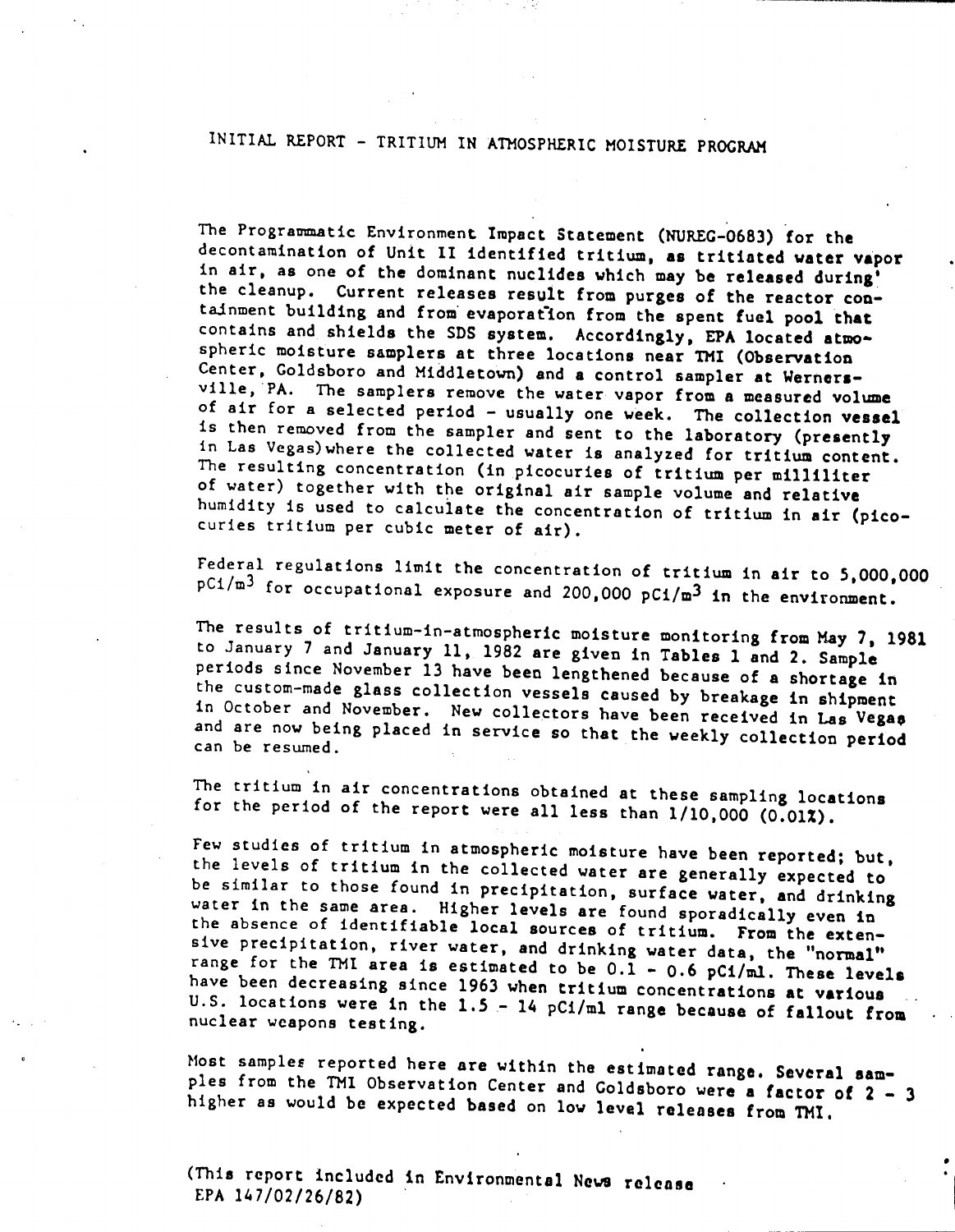51.175 Environmental Protection Personnel (A-107) Asuncy

**Press Office (A-107)** 

# Environmental News

## February 26. 1982 (KIRK) (717) 782-3909

THI RADIATION

II RADIATION As a means of providing information to the public on the radi-<br>MONITORING ation mention to contribute ation monitoring activities around Three Mile Island (TMI), the Environmental Protection Agency (EPA) announces the following  $=$ sults obtained from its monitoring networks.

•.

No radiation above normally occurring background levels was detected in any of the samples collected  $f$ rom the EPA's air and gan rate networks during the period February 17, 1982 through February 25, 1982. Because of the "unusual event" at TMI Unit  $\overline{11}$  on February 19 - 20, 1982. the prefilters and charcoal cartridges were col lected from EPA's 13 air monitoring stations on the morning of Feb ruary 20 and analyzed that day. All samples were negative for reactor-associated gamma radioactivity.

Only background levels of krypton-8S were measured in air samples collected at noble gas sampling stations located in Coldsboro. Middletown. York Haven and TMI Observation"Center for the period January 11. 1982 through February 5, 1982.

A program for ,monitoring tritium in atmospheric moisture was announced in the March 20, 1981 Environmental News. The initial data report for this program. including all data collected for 1981, is enclosed. The amount of tritium per cubic meter of air sampled was less than 1/10,000 (Q.01%) of Federal limits in all cases. Slight elevations in the concentration of tritium in the water collected from the air were noted in several samples from the THI Observat'ion Center and Goldsboro samplers. The levels found appear to be generally consistent with the low level releases associated with pre-entry purging of the containment building.

## EPA 147/02/26/82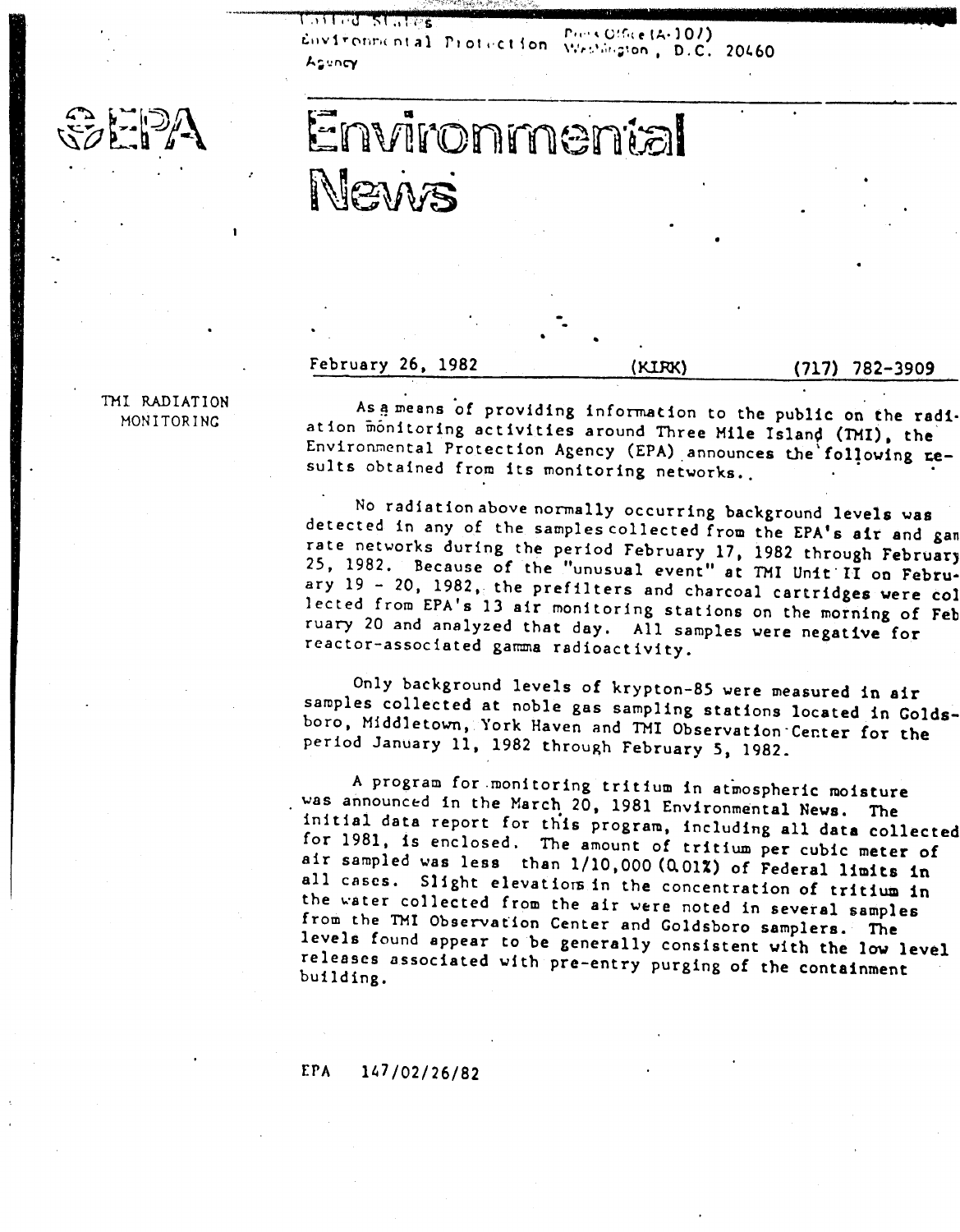## **KRYPION-85**

Noble gas samplers are operated near THI to monitor kr-85, which also exists in the atmosphere world-wide as a result of nuclear weapons testing, nuclear power generating, fuel reprocessing and in very small quantities from natural sources.<br>Samples collected in the vicinity of TMI from April 1979, through June 28, 1980, showed background levels to be less than 40 piccouries per cubic meter (pci/m<sup>3</sup>) of air. The analytic results for samples collected during the period from January 11 through February 5, 1982 are given below.

| Location                                      |           | $Kr-85$<br>Concentration<br>pCi/m |
|-----------------------------------------------|-----------|-----------------------------------|
| Goldsboro                                     | $\bullet$ | 24                                |
| Miödletown                                    |           | 28                                |
| York Raven                                    |           | 23                                |
| IMI OBservation Center<br>$\bullet$ $\bullet$ |           | 30                                |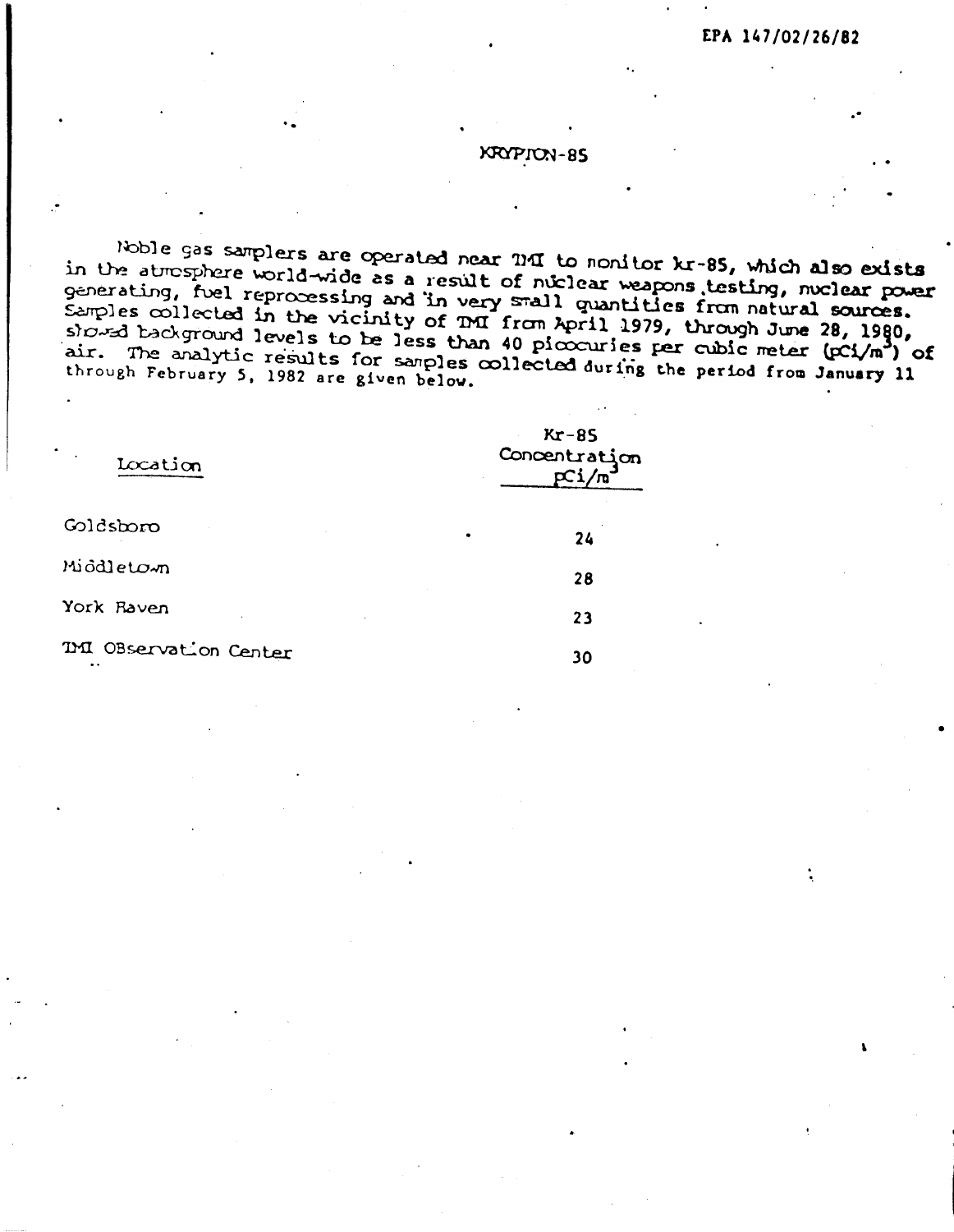# GUINA RATE RECORDER DATA TMI Environmental Monitoring

Carma rate recorders are used to monitor for any increases in gamma radiation levels above the normal background caused by naturally occurring radioactivity. The following table summarizes the measurements made for each recorder location and indicated period. The measurements, reported in millirems per hour (mrem/hr), are all attributed to naturally occurring radioactivity.

| Iocation                 | Date<br><b>On</b> | Date<br>Off    | Average<br>(mrem/hr) | Range<br>(mrem/hr)                 | Comments                                |
|--------------------------|-------------------|----------------|----------------------|------------------------------------|-----------------------------------------|
| Falmouth (Brooks)        | 02/17<br>02/19    | 02/19<br>02/22 | 0.010                | $0.008 - 0.013$                    | Normal Background                       |
|                          | 02/22             | 02/24          | 0.010<br>0.010       | $0.008 - 0.012$<br>$0.008 - 0.013$ | Normal Background<br>Normal Background  |
| Falmouth (Libhart)       | 02/17             | 02/19          | 0.017                | $0.010 - 0.024$                    | Normal Background                       |
|                          | 02/19             | 02/22          | 0.016                | $0.011 - 0.025$                    |                                         |
|                          | 02/22             | 02/24          | 0.018                | $0.011 - 0.025$                    | Normal Background<br>Normal Background  |
| Goldsboro (Miller)       | 02/18             | 02/20          | 0.015                | $0.010 - 0.020$                    | Normal Background                       |
|                          | 02/20             | 02/23          | 0.015                | $0.010 - 0.020$                    | Normal Background                       |
|                          | 02/23             | 02/25          | 0.015                | $0.010 - 0.020$                    | Normal Background                       |
| Harrisburg Int'l Airport | 02/18             | 02/20          | 0.015                | $0.010 - 0.020$                    | Normal Background                       |
|                          | 02/20             | 02/23          | 0.015                | $0.010 - 0.020$                    | Normal Background                       |
|                          | 02/23             | 02/25          | 0.015                | $0.010 - 0.020$                    | Normal Background                       |
| Middletown               | 02/18             | 02/20          | 0.011                | $0.007 - 0.015$                    |                                         |
|                          | 02/20             | 02/23          | 0.012                | $0.008 - 0.016$                    | Normal Background                       |
|                          | 02/23             | 02/25          | 0.011                | $0.007 - 0.015$                    | Normal Background<br>Normal Background  |
| Newberrytown             | 02/18             | 02/20          | 0.016                | $0.013 - 0.020$                    |                                         |
|                          | 02/20             | 02/23          | 0.017                | $0.014 - 0.021$                    | Normal Background                       |
|                          | 02/23             | 02/25          | 0.017                | $0.013 - 0.021$                    | Normal Background<br>Normal Background  |
| Newville                 | 02/17             | 02/19          | 0.010                | $0.007 - 0.013$                    |                                         |
|                          | 02/19             | 02/22          | 0.011                | $0.007 - 0.014$                    | Normal Background<br>Normal Background  |
|                          | 02/22             | 02/24          | 0.011                | $0.008 - 0.014$                    | Normal Background                       |
| Plainfield               | 02/18             | 02/20          | EQUIPMENT            | MALFUNCTION                        |                                         |
|                          | 02/20             | 02/22          | 0.011                | $0.008 - 0.015$                    |                                         |
|                          | 02/23             | 02/25          | 0.012                | $0.008 - 0.017$                    | Normal Background<br>Normal Backgoround |
| Pleasant Grove           | 02/18             | 02/20          | 0.009                | $0.006 - 0.012$                    | Normal Background                       |
|                          | 02/20             | 02/23          | 0.010                | $0.006 - 0.014$                    | Normal Background                       |
|                          | 02/23             | 02/25          | 0.009                | $0.006 - 0.012$                    | Normal Background.                      |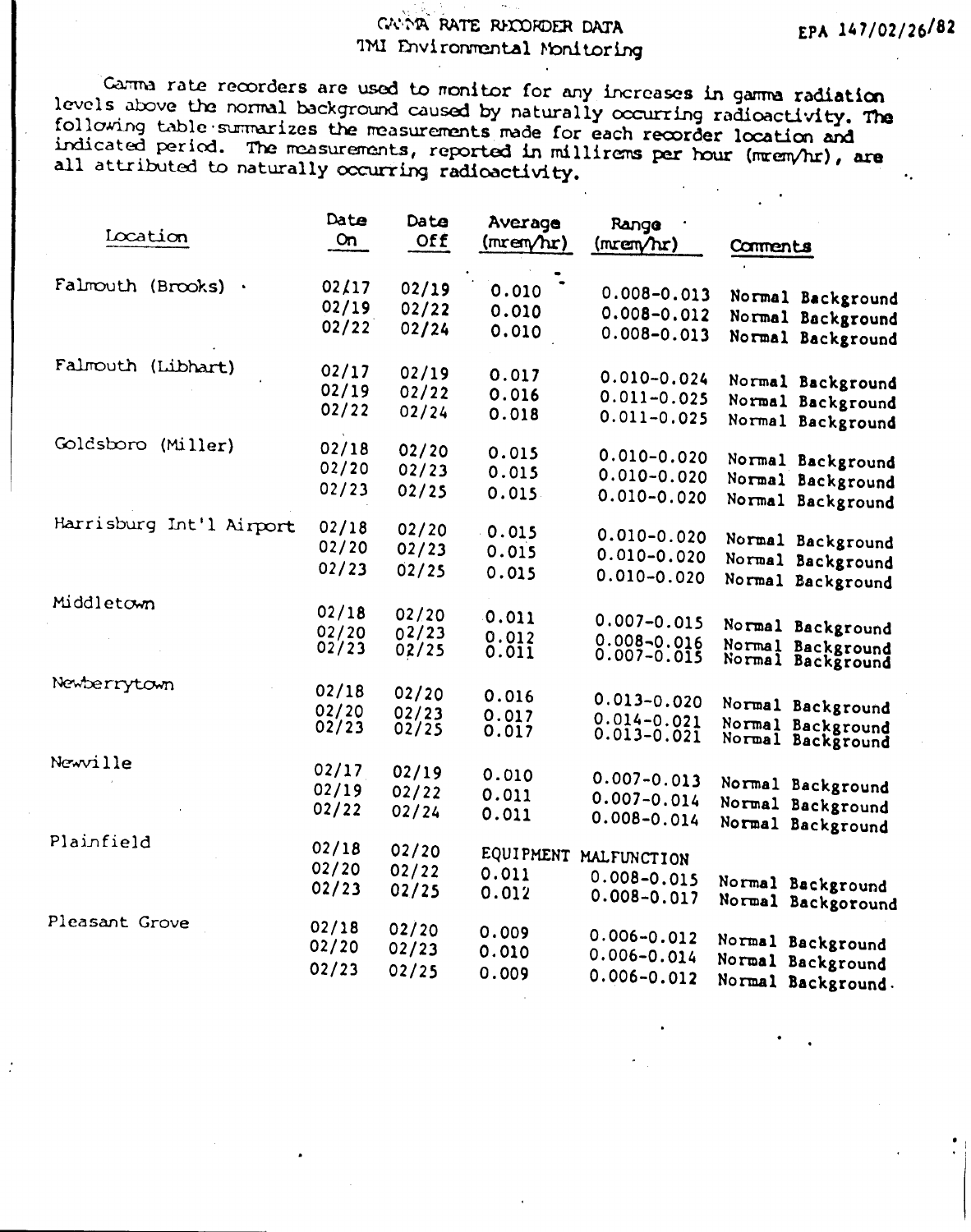|  | THI AREA STATIONS |  |  |  |
|--|-------------------|--|--|--|
|--|-------------------|--|--|--|

|                    | Conc. of                                  | TMI Observation<br>Conc. of               | Middletown                                   |                                          | <b>Coldsboro</b>               |                               |
|--------------------|-------------------------------------------|-------------------------------------------|----------------------------------------------|------------------------------------------|--------------------------------|-------------------------------|
|                    | Tritium in<br>Collected<br><b>Vatar</b>   | Tritium in<br>Air                         | Conc. of<br>Tritium in<br>Collected<br>"ater | Conc. of<br>Tritium in Tritium in<br>Air | Conc. of<br>Collected          | Conc. of<br>Tritium in<br>Air |
| Dates              | $P^{C1/n1}$ .                             | $pC_1/\sqrt{2^2+2}$ , $pC_1/\sqrt{2^2}$ . |                                              | $pC_{1}/a^{3}$ 1.                        | Vater<br>$pC1/n1$ <sup>1</sup> | $pCi/a^3$ 1.                  |
| 05/07-05/15        | Not Operational                           |                                           | Not Operational                              |                                          | 1.30 1.33                      | 9.9 <sup>1</sup> 2.6          |
| 05/15-05/22        | Not Operational                           |                                           | Not Operational                              |                                          | $.62 \pm .32$                  | 2.211.1                       |
| 05/22-05/29        | Not Operational                           |                                           | Not Operational                              |                                          | $\leftarrow$ .49               | 5.3                           |
| 05/29-06/05        | $\ddotsc$                                 | 5.1                                       | 5.45                                         | & 6.2                                    | $\leq$ .45                     | 5.4                           |
| 06/05-06/12        | $\ddotsc$                                 | 34.6                                      | $.56 \pm .28$                                |                                          | 8.924.5 < .45                  | 5.4                           |
| 06/12-06/19        | $\leftarrow .47$                          | 2.1                                       | c .47                                        | $\sim$ 11                                | $\leq$ .47                     | $\leq 8$                      |
| 06/19-06/26        | $\epsilon$ . 47                           | 5.9                                       | $\ddotsc$                                    | $\sim$ 11                                | $\leftarrow .47$               | 47.8                          |
| 06/26-07/03        | $\sim$ $\sim$ $\sim$ 37                   | 5.3                                       | $\ddotsc 37$                                 | 5.4                                      | < .37                          | 4.8                           |
| $07/03 - 07/10$    | $\leftarrow$ . 37                         | 0.7.0                                     | $\ddotsc 37$                                 | 6.2                                      | $\leftarrow$ .37               | 5.3                           |
| $01/10 - 01/24$    | $\epsilon$ . 46                           | 4.8                                       | 3.46                                         | & 7.3                                    | 4.46                           | 5.4                           |
| $07/24 - 07/31$    | $\epsilon$ . 52                           | 6.7                                       | $\ddotsc 52$                                 | & 9.4                                    | .661.33                        | 11: 5.7                       |
| $07/31 - 08/07$    | c.49                                      | 5.5                                       | 5.49                                         | & 7.2                                    | $\leftarrow .49$               | 5.8                           |
| 08/07-08/14        | $\epsilon$ .42                            | & 7.3                                     | $\ddotsc$                                    | & 9.9                                    | $\leq$ .42                     | 3/1                           |
| $08/14 - 08/21$    | $\leftarrow$ .50                          | 6.5                                       | $\ddotsc$                                    | & 8.7                                    | $\sim$ .50                     | 44.9                          |
| $08/71 - 08/78$    | .53: .28                                  | 4.3:2.3                                   | 5.44                                         | < 4.2                                    | .542.28                        | 8:4.2                         |
| 08/28-09/04        | $\sim$ $\sim$ $\sim$ $\sim$ $\sim$ $\sim$ | 56.1                                      | $\ddotsc 41$                                 | & 6.8                                    | $\leftarrow .41$               | 5.7                           |
| 09/04-09/18        | $\leftarrow$ $\cdot$ 41                   | 5.5                                       | 5.41                                         | 6.2                                      | $\leq$ .41                     | 5.3                           |
| 09/18-09/25        | .63: .27                                  | 7.313.1                                   | $\ddotsc.41$                                 | 4.6                                      | $\sim .41$                     | 54.9                          |
| 09/25-10/05        | $.54 \pm .29$                             | 2.7:1.6                                   | $.42 \pm .25$                                | $4.7 \pm 2.9$                            | 40.40                          | 42.7                          |
| $10/05 - 10/12$    | $\epsilon$ , 44                           | 5.0                                       | 1.44                                         | < 2.7                                    | 4.44                           | 4.4                           |
| $10/12 - 10/23$ .  |                                           | Broken in Shirment                        | $\ddotsc 30$                                 | < 2.0                                    | $\sim$ .30                     | 1.4                           |
| $10/73 - 10/30$    |                                           | Broken in Shipment                        |                                              | Broken in Shipment                       | 5.38                           | 5.2                           |
| 10/30-11/06        | $.45 \pm .25$                             | $4.0 \pm 2.2$                             |                                              | Broken in Shipment                       | < .38                          | 5.0                           |
| $11/06 - 11/13$    | $.64 \pm .27$                             | $5.4 \pm 2.2 \pm .46$                     |                                              | < 3.1                                    | $\left( 1, 4 \right)$          | 52.8                          |
| $11/13 - 12/04$    | $1.5 + .29$                               |                                           | $8.7 \pm 1.7$ .38 $\pm .24$                  | $1.6 \pm 1.0$                            | $\sim .38$                     | 5.1                           |
| $12/04 - 12/21$    | $1.4 \div .28$                            | $2.3 \pm .5$ <.41                         |                                              | < 1.2                                    | $\leq .41$                     | 51.8                          |
| $12/21 - 01/11/82$ | $1.1 \pm .28$                             | $5 - 1 - 3$ , 3 < . 43                    |                                              | < 1.5                                    | 5.43                           | 4.1                           |

1. Statistically significant values are given  $\pm$  2 standard deviations of the mean for the determination. The symbol "<" denotes the true value is less than the value given.

2. The volume of air sample used to calculate the concentration of tritium in air at the The version of minimum is estimated from sampling time and pre-operational calibrations of flow rate because the empler dry gas neter was not functioning properly. The error from this source is of the order of 1201.

 $\mathbf{r}$